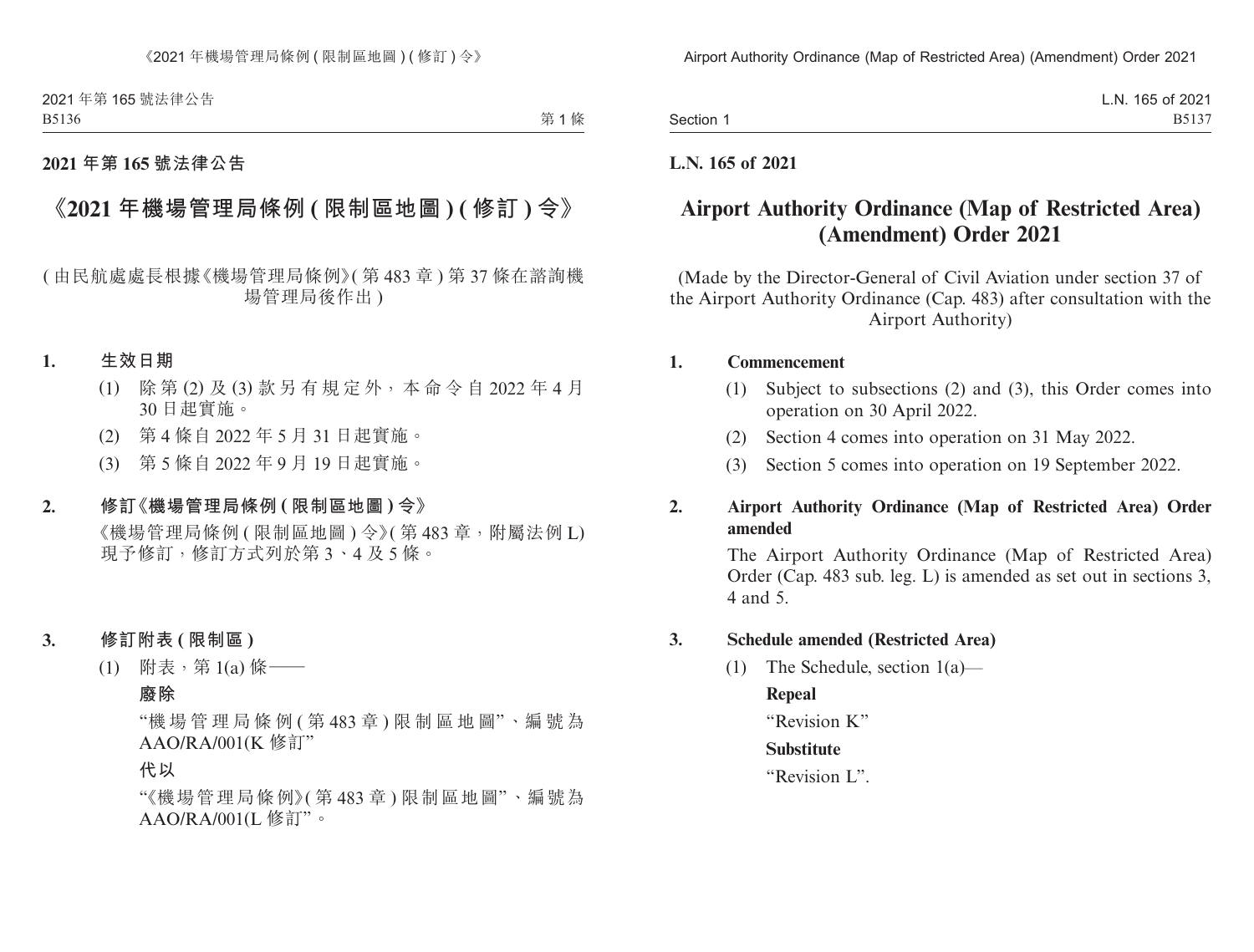| Section 3 | L.N. 165 of 2021<br>B5139                                                         |
|-----------|-----------------------------------------------------------------------------------|
| (2)       | The Schedule, section $1(b)(i)$ —                                                 |
|           | <b>Repeal</b>                                                                     |
|           | "Revision I"                                                                      |
|           | <b>Substitute</b>                                                                 |
|           | "Revision J".                                                                     |
| (3)       | The Schedule, section $1(b)(iv)$ —                                                |
|           | <b>Repeal</b>                                                                     |
|           | "Revision J"                                                                      |
|           | <b>Substitute</b>                                                                 |
|           | "Revision K".                                                                     |
| (4)       | The Schedule, section $1(b)(vii)$ —                                               |
|           | <b>Repeal</b>                                                                     |
|           | "Revision H"                                                                      |
|           | <b>Substitute</b>                                                                 |
|           | "Revision I".                                                                     |
| (5)       | The Schedule, section $1(b)(viii)$ —                                              |
|           | <b>Repeal</b>                                                                     |
|           | "Revision E"                                                                      |
|           | <b>Substitute</b>                                                                 |
|           | "Revision F".                                                                     |
| (6)       | The Schedule, Chinese text, section 1(b), after " $\mathbb{E}$ the $\mathbb{E}$ " |
|           | <b>Add</b>                                                                        |
|           | "或"《機場管理局條例》(第483章)限制區地圖"".                                                       |
| (7)       | The Schedule, section $1(c)$ —                                                    |
|           | <b>Repeal</b>                                                                     |
|           | "SkyPier ferry terminal"                                                          |
|           |                                                                                   |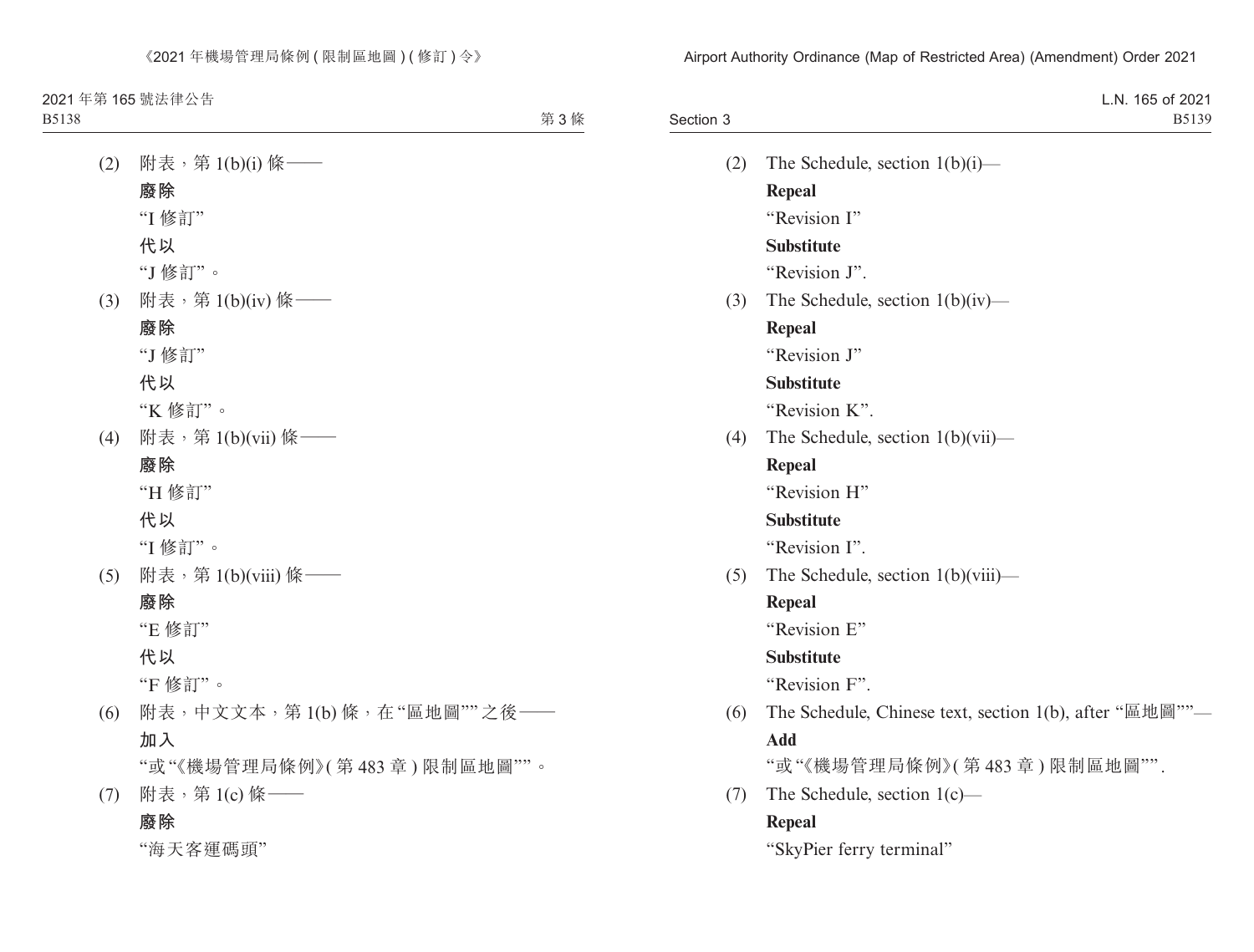|           | L.N. 165 of 2021 |
|-----------|------------------|
| Section 4 | B5141            |

|      | Substitute                                                |
|------|-----------------------------------------------------------|
|      | "Intermodal Transfer Terminal".                           |
| (8)  | The Schedule, section $1(c)$ —                            |
|      | Repeal                                                    |
|      | "Revision D"                                              |
|      | <b>Substitute</b>                                         |
|      | "Revision E".                                             |
| (9)  | The Schedule, section 2—                                  |
|      | Repeal                                                    |
|      | "section 1"                                               |
|      | <b>Substitute</b>                                         |
|      | "section $1(b)(ii)$ , (iii), (v), (vi) and (ix) and (d)". |
| (10) | The Schedule, after section 2—                            |
|      | Add                                                       |

"3. The maps referred to in section  $1(a)$ ,  $(b)(i)$ ,  $(iv)$ ,  $(vii)$  and (viii) and (c) are maps signed by the Director on 20 July 2021 and kept by the Authority.".

### **4. Schedule amended (Restricted Area)**

The Schedule, section 1(a)—

**Repeal** everything after "AAO/RA/001" **Substitute** "(Revision M);".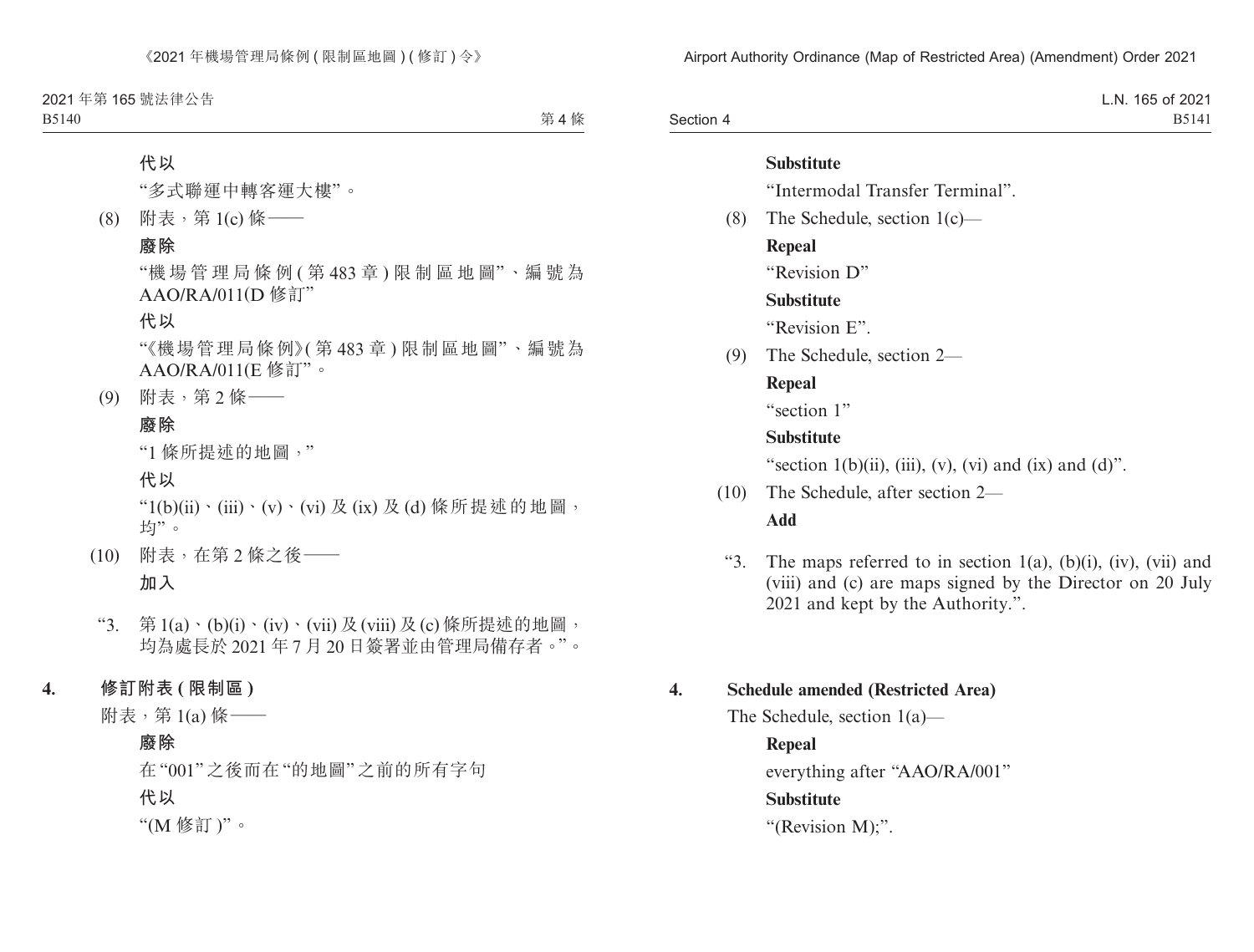|           | L.N. 165 of 2021 |
|-----------|------------------|
| Section 5 | B5143            |

| 5.<br><b>Schedule amended (Restricted Area)</b>                               |     |                                                                                                                                                                                                                                                                                                                                                               |  |
|-------------------------------------------------------------------------------|-----|---------------------------------------------------------------------------------------------------------------------------------------------------------------------------------------------------------------------------------------------------------------------------------------------------------------------------------------------------------------|--|
|                                                                               | (1) | The Schedule, section $1(a)$ —                                                                                                                                                                                                                                                                                                                                |  |
|                                                                               |     | <b>Repeal</b>                                                                                                                                                                                                                                                                                                                                                 |  |
|                                                                               |     | everything after "AAO/RA/001"                                                                                                                                                                                                                                                                                                                                 |  |
|                                                                               |     | <b>Substitute</b>                                                                                                                                                                                                                                                                                                                                             |  |
|                                                                               |     | "(Revision N);".                                                                                                                                                                                                                                                                                                                                              |  |
|                                                                               | (2) | The Schedule, section $1(c)$ —                                                                                                                                                                                                                                                                                                                                |  |
|                                                                               |     | Repeal                                                                                                                                                                                                                                                                                                                                                        |  |
|                                                                               |     | ": and"                                                                                                                                                                                                                                                                                                                                                       |  |
|                                                                               |     | Substitute a semicolon.                                                                                                                                                                                                                                                                                                                                       |  |
| The Schedule, section $1(d)$ —<br>(3)<br>Repeal<br>"A)."<br><b>Substitute</b> |     |                                                                                                                                                                                                                                                                                                                                                               |  |
|                                                                               |     |                                                                                                                                                                                                                                                                                                                                                               |  |
|                                                                               |     |                                                                                                                                                                                                                                                                                                                                                               |  |
|                                                                               |     |                                                                                                                                                                                                                                                                                                                                                               |  |
|                                                                               |     | "A); and".                                                                                                                                                                                                                                                                                                                                                    |  |
| (4)                                                                           |     | The Schedule, after section $1(d)$ —                                                                                                                                                                                                                                                                                                                          |  |
|                                                                               |     | Add                                                                                                                                                                                                                                                                                                                                                           |  |
|                                                                               |     | $\lq\lq (e)$<br>parts of the Intermodal Transfer Terminal Bonded<br>Vehicular Bridge and the Hong Kong Boundary<br>Crossing Facilities Staging Area of the Airport that<br>are delineated and shown coloured blue in the map<br>described as "Airport Authority Ordinance (Cap.<br>483) Map of the Restricted Area" and numbered<br>AAO/RA/013 (Version A).". |  |

(5) The Schedule, section 3—

## **Repeal**

"and (c)"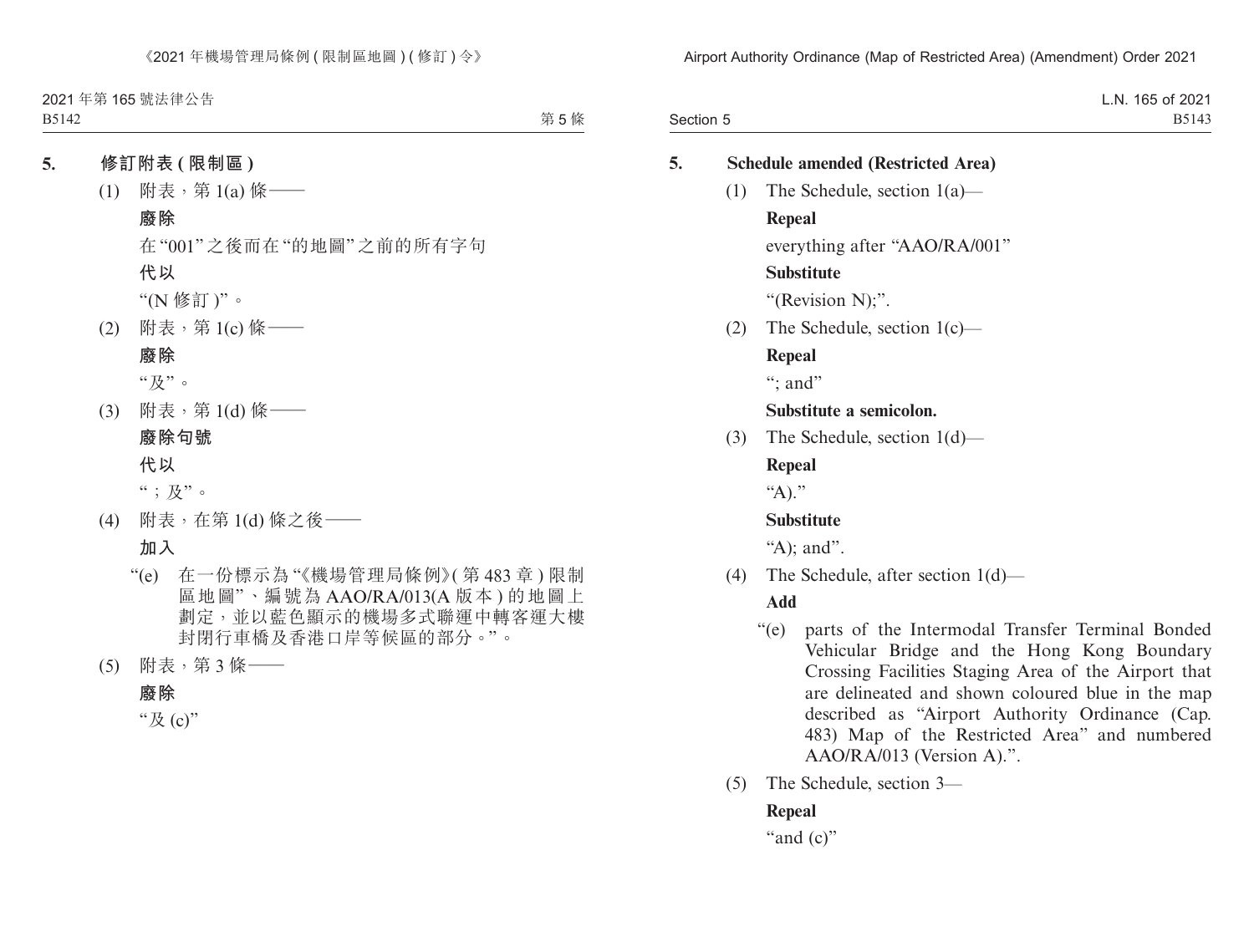Section 5 L.N. 165 of 2021 B5145

### **Substitute**

", (c) and  $(e)$ ".

Victor LIU Chi-yung Director-General of Civil Aviation

20 July 2021